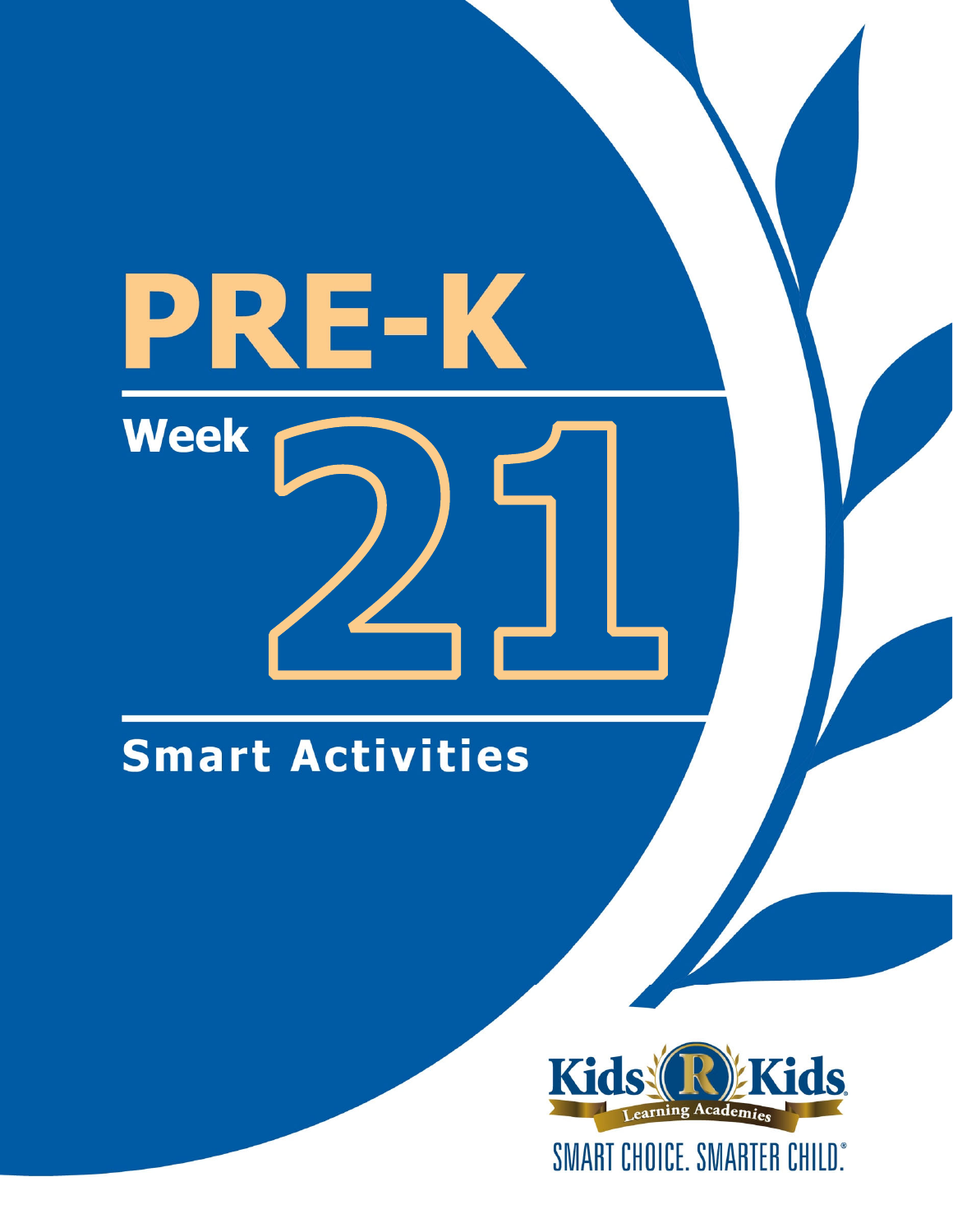# **1** Day 1 Week 21

#### **Respect: The Word on the Street**

**Materials:** internet access, website: https://youtu.be/GOzrAK4gOSo **Preparation:** Preview video.

- **Instructions:**
- 1. Watch the video with your child.
- 2. Ask questions about the video, ex: "What does the word respect mean?" "What happens when you respect others?"



# **Chalk and Water**

**Materials:** black construction paper, chalk (various colors), bowl, water **Preparation:** Gather materials.

#### **Instructions:**

- 1. Say, "What is your favorite color? Let's write our name and words in different colors both."
- 2. Encourage your child to dip the chalk in water some of the time to create a different texture making thicker and softer lines.
- 3. Praise your child's efforts and ask him/her if he/she can see the difference in the lines or words wrote when the chalk was wet.



#### **The Feelings Book by Todd Parr**

#### **Materials:** internet access, website: https://youtu.be/Wg1ZesqcFcQ

**Preparation:** Preview video.

#### **Instructions:**

- 1. Encourage your child to join you to listen to the book.
- 2. Ask questions about the story, ex: "How do you feel right now?" "Ask questions on what she can do when she is mad, happy, sad, excited, etc."



# **X Marks the Spot Bounce**

#### **Materials:** ball, tape/chalk

**Preparation:** Draw or tape an "X" in a safe area to bounce a ball.

#### **Instructions:**

- 1. Say, "We are going to bounce the ball trying to make the ball bounce on the 'X' each time."
- 2. As your child grasps the concept, encourage him/her to bounce it higher by putting more force behind the toss.



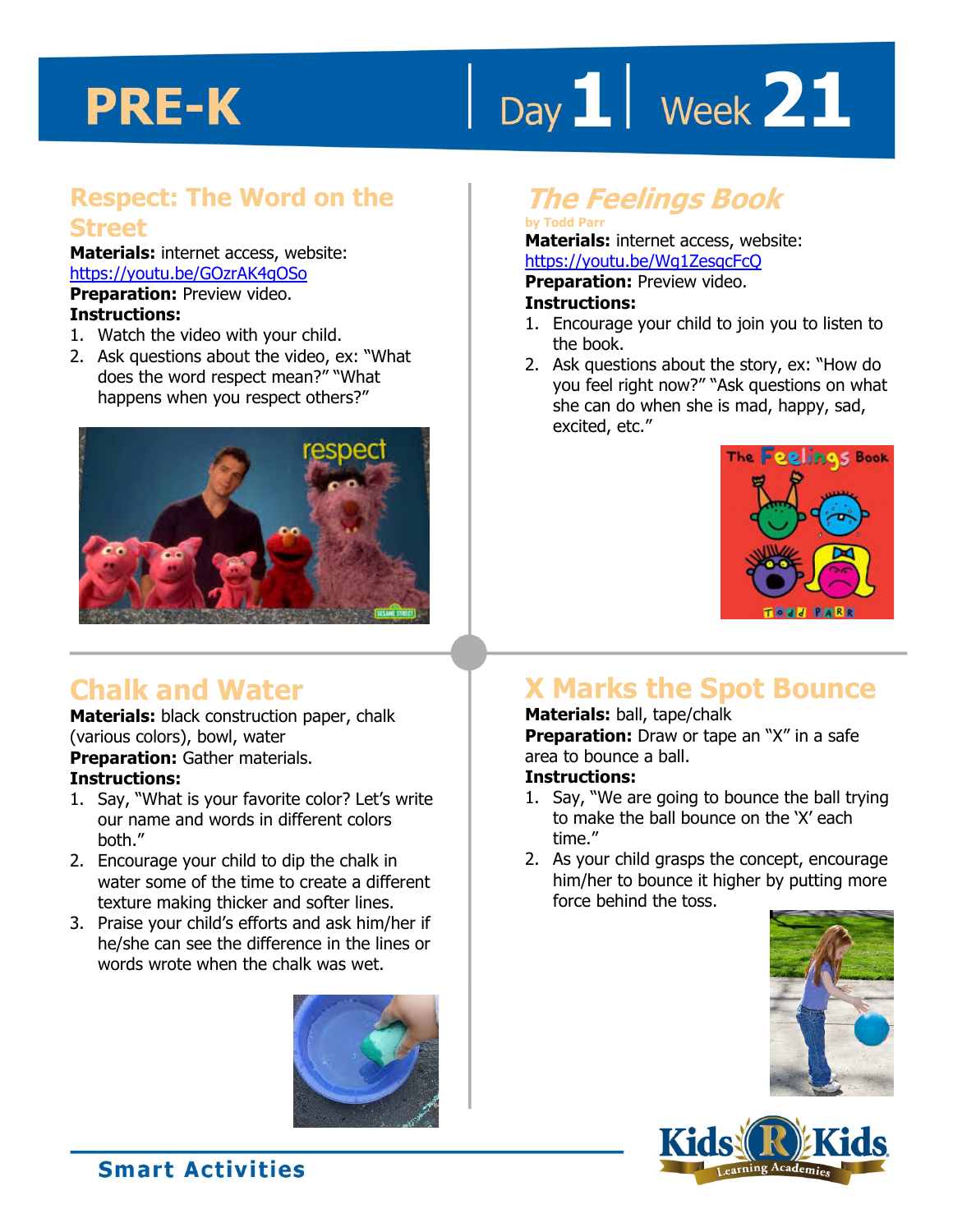# **22** Week 21

### **Shapes: A Trip around the world!**

**Materials:** internet access, website: https://youtu.be/HPFuoayWEys **Preparation:** Preview video.

#### **Instructions:**

- 1. Watch the video with your child.
- 2. Ask questions about the video, ex: "What shapes did you see?" "Where did you see the shapes?"



# **Musical Shapes**

**Materials:** painter's tape, pencil, paper, crayons, internet access, website: https://youtu.be/WTeqUejf3D0

**Preparation:** Preview video. Make shapes on the floor.

#### **Instructions:**

- 1. Say, "We are going to dance and identify shapes."
- 2. Begin the "Shapes Song 2" encouraging your child to jump to the correct shape while singing along.
- 3. Talk about the various shapes, how many sides, long and short, etc.
- 4. Have your child draw the shapes after the video and color them.



## **Mouse Shapes**

#### **by Ellen Stoll Walsh Materials:** internet access, website:

https://youtu.be/UDie3vzy7-w

### **Preparation:** Preview video.

#### **Instructions:**

- 1. Encourage your child to join you to listen to the story.
- 2. Ask questions about the story, ex: "What did the mice discover they were hiding in?" "What shapes did they find and what did they make?"



# **Balancing is Fun**

#### **Materials:** bean bag or soft toy **Preparation:** Find or create an open area. **Instructions:**

- 1. Say, "We are going to balance items on our head!"
- 2. Model for your child how to place the object on your head and walk.
- 3. Say, "Now it is your turn." As your child gets the hang of it, encourage him/her to walk faster.



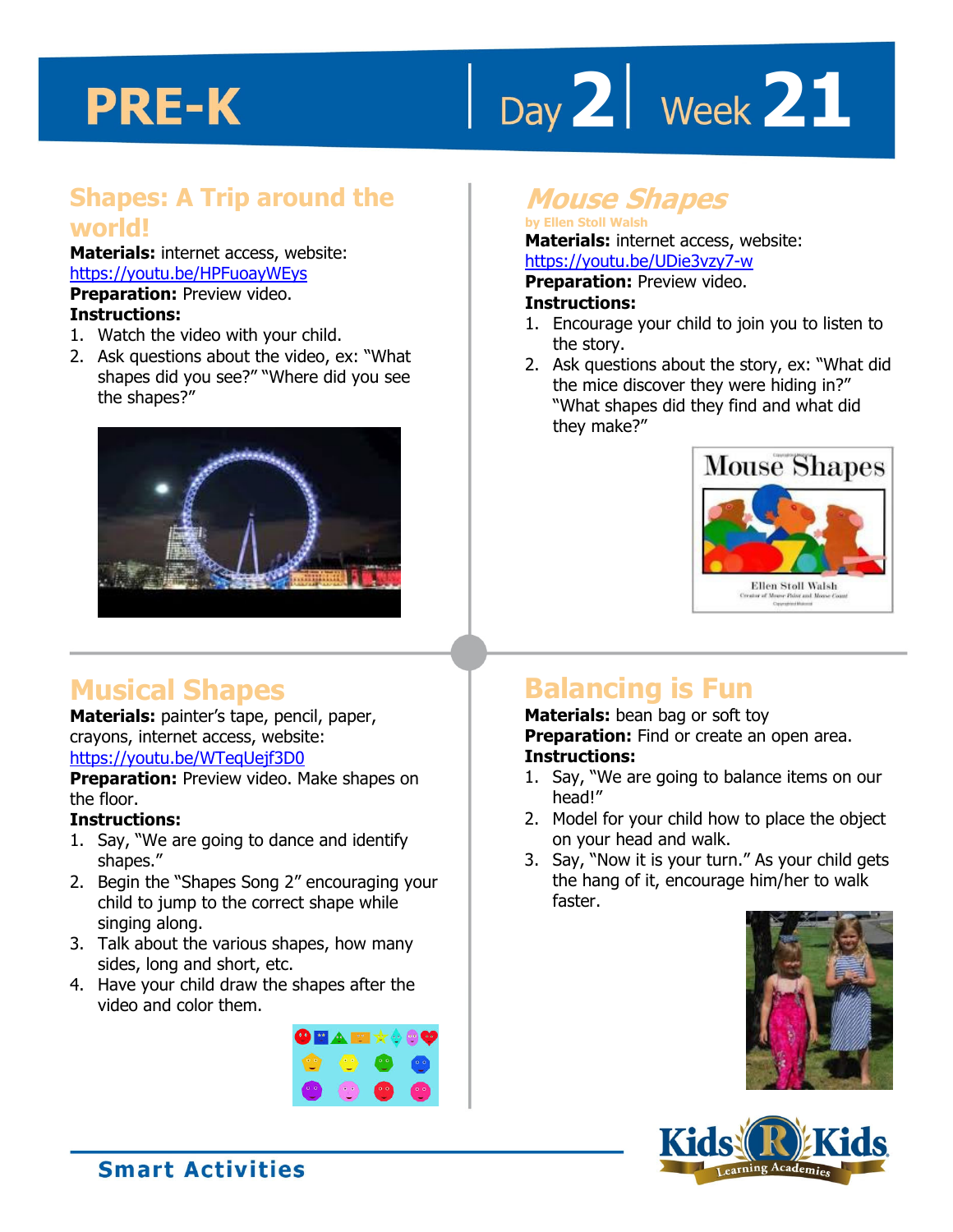# Day 3 | Week 21

## **A Short Story on -Kindness**

**Materials:** internet access, website: https://youtu.be/8Wi0UWLeT9I

**Preparation:** Preview video. **Instructions:** 

- 1. Watch the video with your child.
- 2. Ask questions about the video, ex: "Why would the dog not let the bird get the worms?" "What changed his mind about giving the worms?" "What did the bird give in return?" "Was this kind?"



## **Be Kind**

**by Pat Zietlow Miller Materials:** internet access, website: https://youtu.be/kAo4-2UzgPo

**<u>youtu.be/kAo4-2UzgPo</u><br>
ration:** Preview video.<br>
ctions:<br>
authis stary about being kind. **Preparation:** Preview video. **Instructions:** 

- 1. Enjoy this story about being kind.
- 2. Ask questions about the story, ex: "What does it mean to be kind?" "Is it easy to be kind?" "Why is it sometimes hard to be kind?"



# **Let's Cut Lines**

**Materials:** Let's Cut Lines template, scissors (child size)

**Preparation:** Print template.

#### **Instructions:**

- 1. Say, "We are going to use your scissors to cut lines."
- 2. Give your child the pages and tell him/her to cut directly on the lines rotating his/her wrist to guide on the lines. Role model if necessary.
- 3. Make other templates for your child to cut out.



# **Step It Up Exercises**

**Preparation:** Find or create an open area, make a step-up bench. Preview exercises.

#### **Instructions:**

Say, "We are going to do some exercises that build up our leas!

**Bench Step-ups:** (10 reps): Step right foot, then left, up onto a low bench, then step down. Switch your starting side with each set.

**Calf Raises:** (10 reps): From standing, lift up onto your tiptoes and hold, then lower.



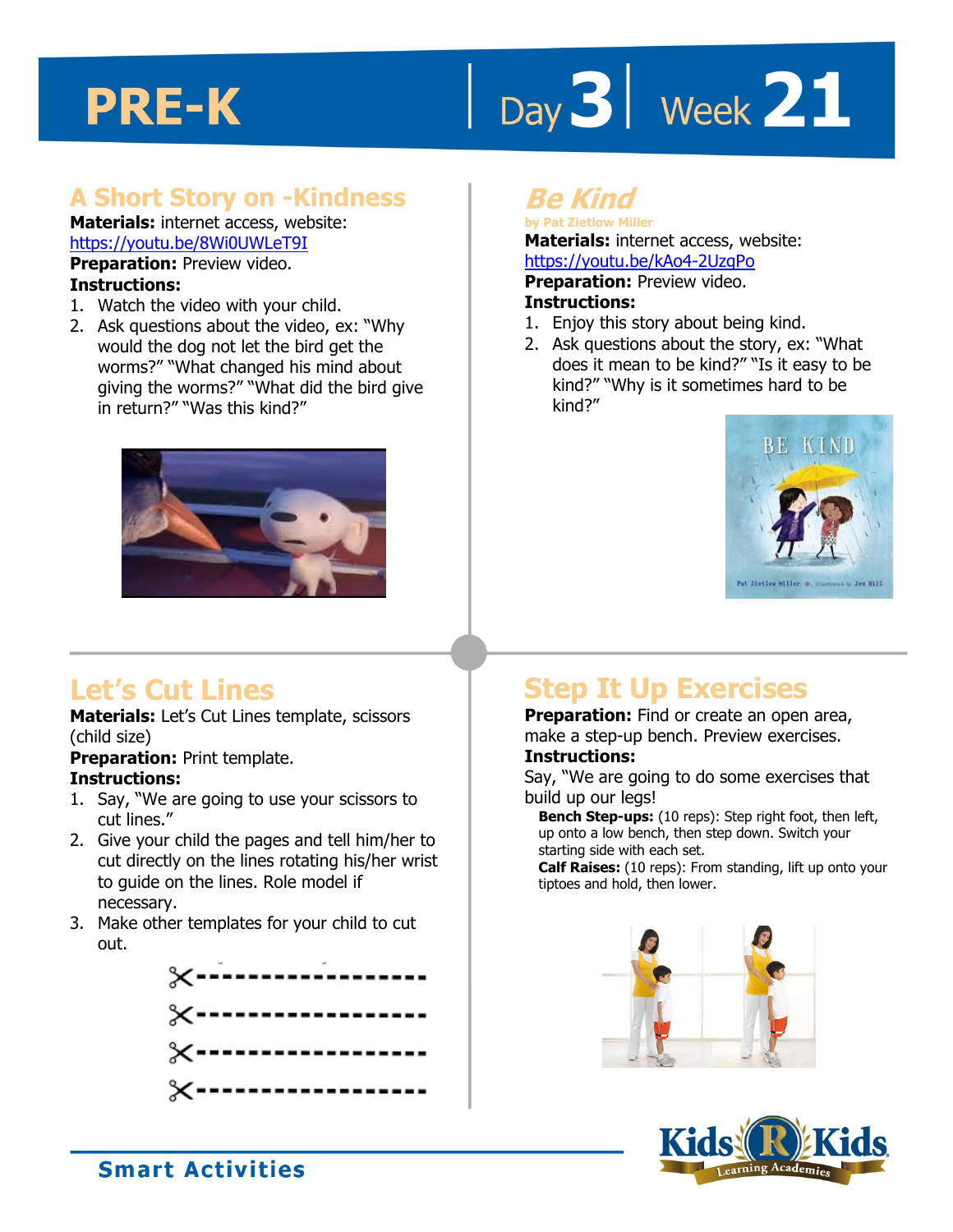# Day 4 | Week 21

## **This is ME!**

**Materials:** internet access, website: https://youtu.be/QkHQ0CYwjaI **Preparation:** Preview video.

#### **Instructions:**

- 1. Watch the video with your child and have him/her identify body parts and count along.
- 2. Ask questions about the video, ex: "Can you name various parts of your body?" "Why are our body parts special?" "What makes you special?"



# **My Shape Body**

**Materials:** My Shape Boy template, child-size scissors, glue, paper, crayons

**Preparation:** Print out template and gather materials.

#### **Instructions:**

- 1. Say, "We are going to make our body using shapes."
- 2. Encourage your child to cut out the shapes and glue onto the paper using the correct shapes for his/her body parts.
- 3. Then, have your child color his/her person and add features such as eyes, nose, mouth, etc. Help your child label the body parts.



### **Name the Shape Game**

**1 4**  1. Watch the video with your child. **Materials:** internet access, website: https://youtu.be/svrkthG2950 **Preparation:** Preview video.

#### **Instructions:**

- 
- 2. Pause at different places and have your child identify the shapes (i.e., rectangles- books).



# **Crabbie Exercises**

**Preparation:** Find or create an open area. Preview exercises.

#### **Instructions:**

Say, "We are going to do some exercises like a crab!

**Crab Walks**: Sit with your knees bent and feet flat on the ground. Place palms on the ground behind you. Lift hips a few inches and walk forward on your hands and feet like a crab, then walk backward.

**Crab Touches:** From your crab position, lift left leg and right arm and try to touch your toes. Lower and repeat on the other side.



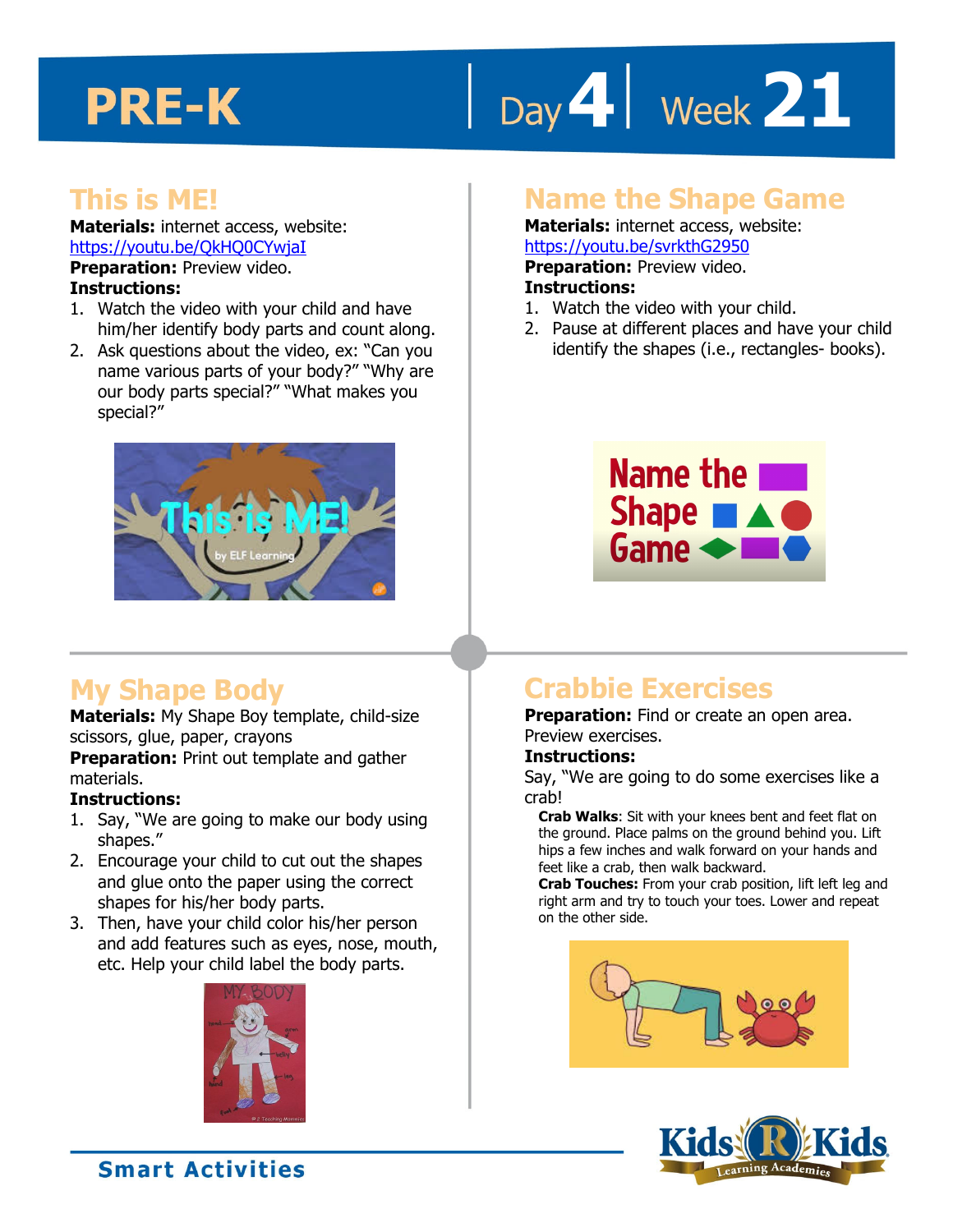# **bay 5 Week 21**

## **I Am A Good Listener**

**Materials:** internet access, website: https://youtu.be/bu10OxyTkkU **Preparation:** Preview video.

#### **Instructions:**

- 1. Watch the video with your child.
- 2. Ask questions about the video, ex: "What does it mean to listen?" "What can you do to show you are a good listener?" "What can you do better on listening?"



## **Who Am I**

**by Martina Kreiner Materials:** internet access, website:

**https://youtu.be/3EXMzCDMZdc<br><b>Preparation:** Preview video.<br>**Instructions:**<br>1. Faisy this read aloud stary with your **Preparation:** Preview video. **Instructions:** 

- 1. Enjoy this read aloud story with your child.
- 2. Ask questions about the story, ex: "Who is Sam?" "How many senses does Sam have and you?" "Who is mini-me?"



## **Sound Hunt**

**Preparation:** Find a place you can go outside to listen to various sounds.

#### **Instructions:**

- 1. Say, "We are going to do an activity about listening."
- 2. Take your child on a walk or just sit outside your house and ask him/her to name the various sounds heard.
- 3. Discuss with your child why he/she can hear these sounds. Talk about listening ears and that listening is more important than speaking sometimes.



# **Stretching My Body**

**Preparation:** Find or create an open area. Preview exercises.

#### **Instructions:**

.

Say, "We are going to do some exercises that help our bodies stretch!

**Wide-legged Forward Bend**: 1. Position your body with legs apart and slowly bend forward placing your palms on the floor. Bend your elbows and lower your head and torso. 2. Hold for up to 1 minute.

**Downward-Facing Dog**: 1. Begin on your hands and knees and stretch your elbows while relaxing your upper back. Spread your fingers wide and press firmly through your palms and knuckles. 2. Exhale as you tuck your toes and lift your knees off the floor and press the floor away from you as you lift through your pelvis.



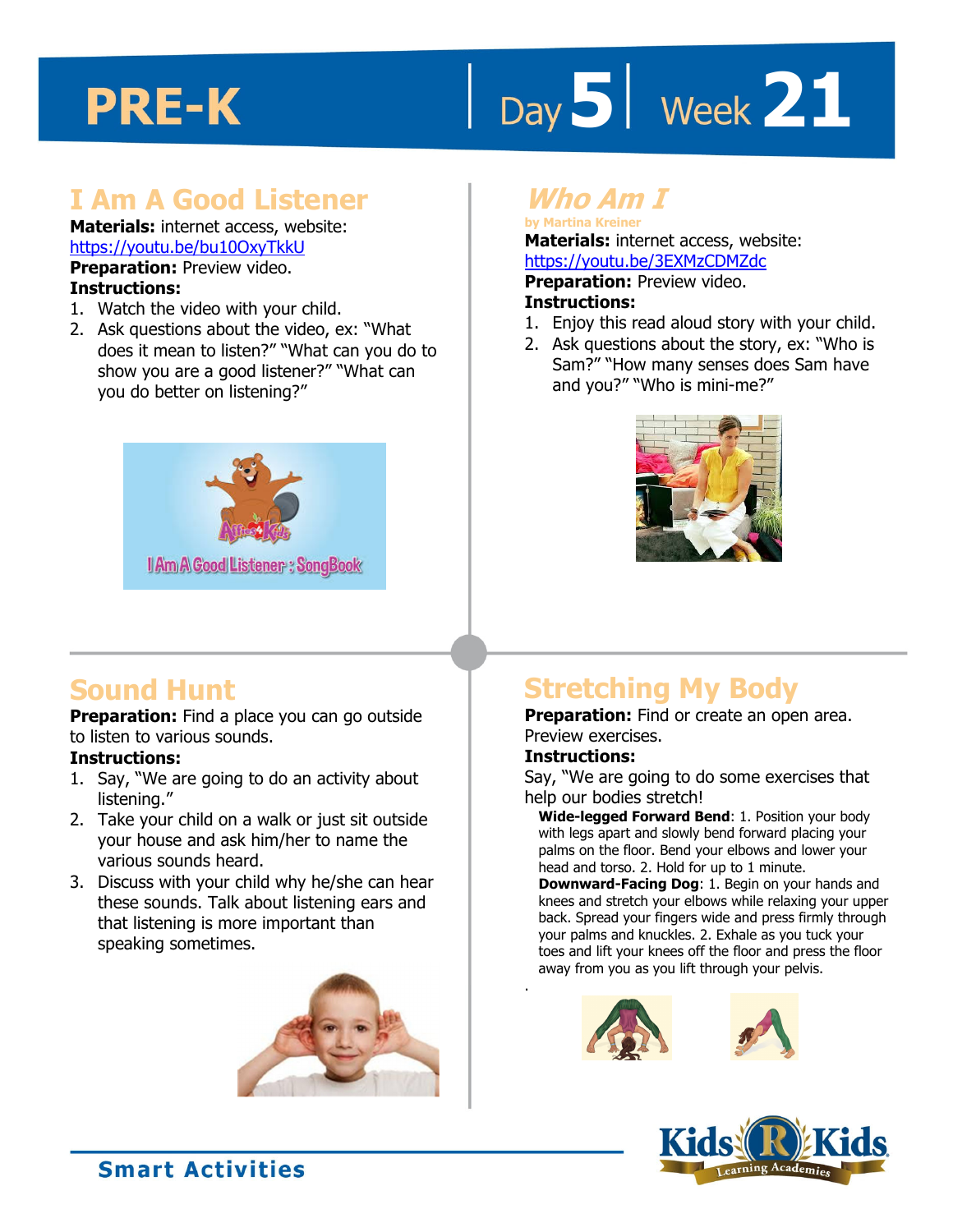### **Let's Cut Lines Template**

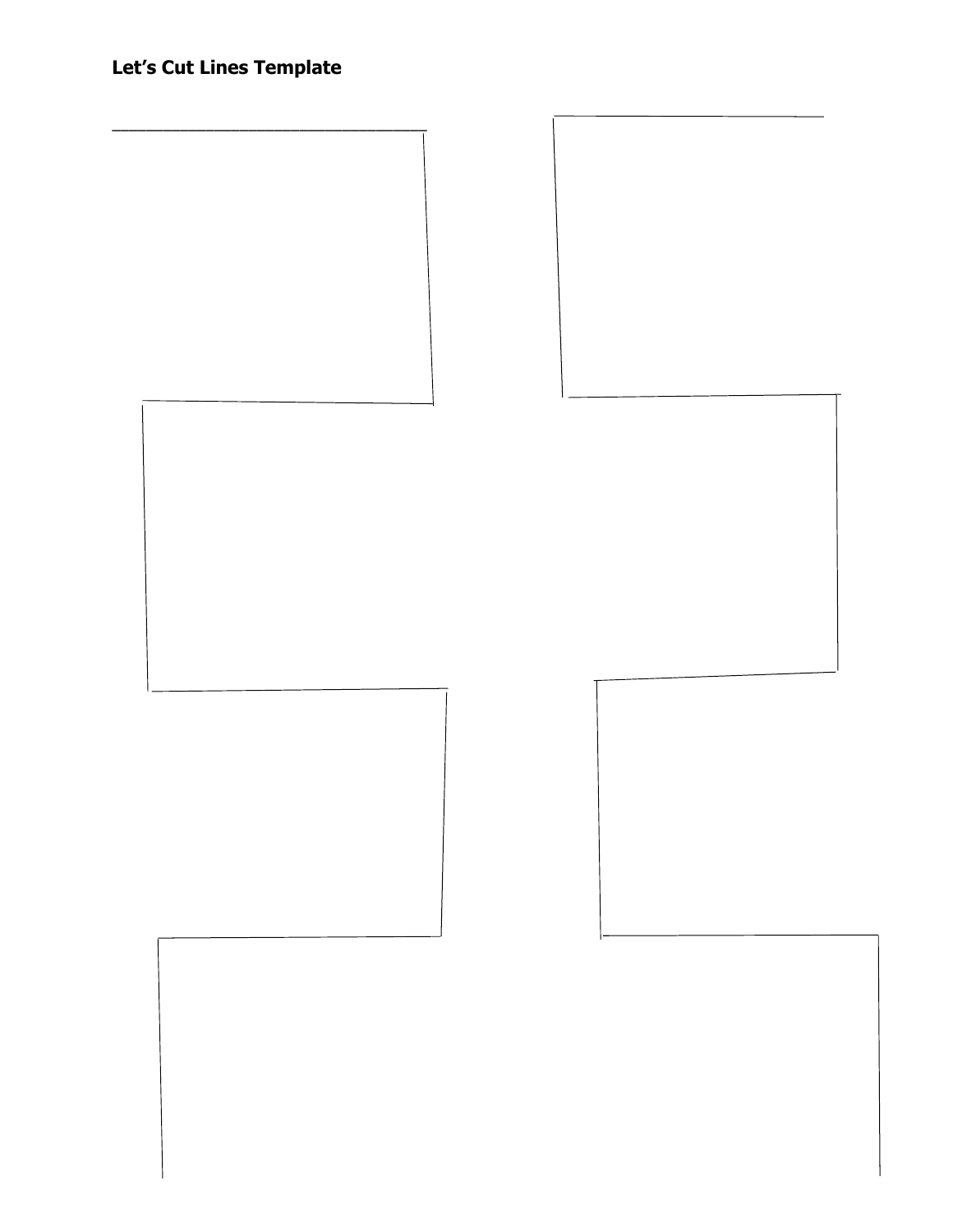### **Let's Cut Lines Template**

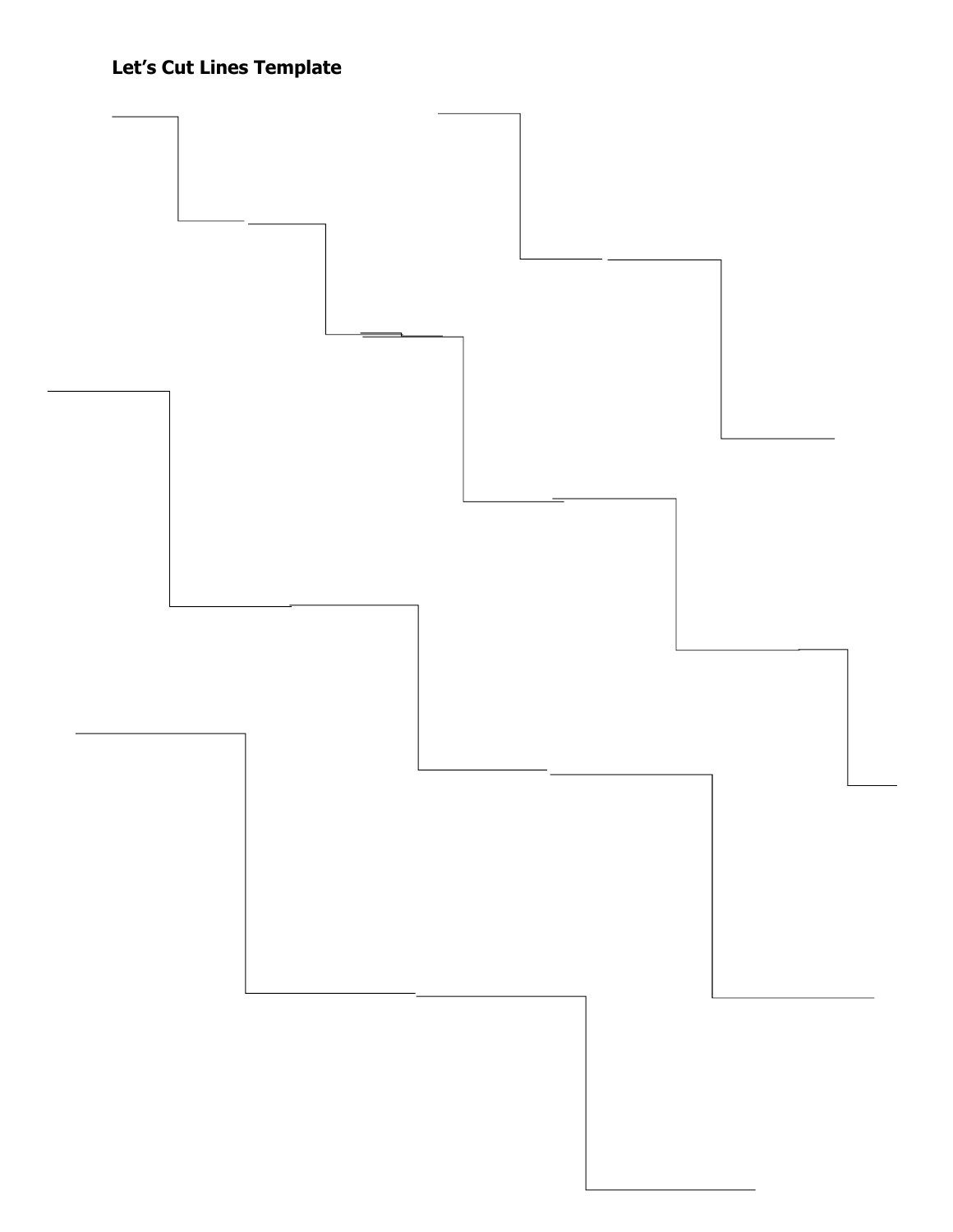#### **My Shape Body Template**